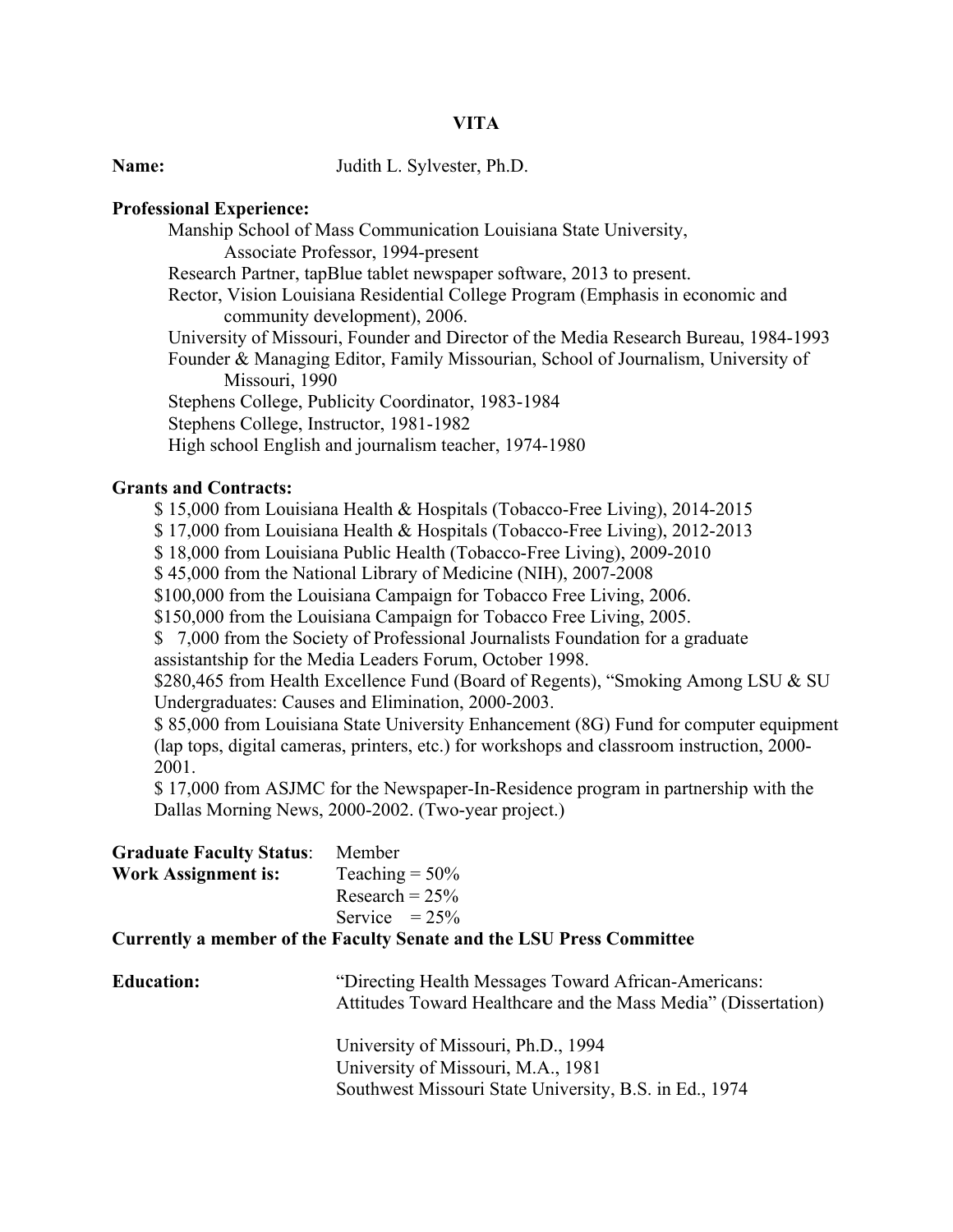# **Publications**

### **Books**

- Sylvester, Judith. *The Media and Hurricanes Katrina and Rita: Lost and Found*, Palgrave-MacMillan, 2008.
- Sylvester, Judith and Suzanne Huffman. *Reporting from the Front: The Media and The Military*. Boulder, Rowman and Littlefield, Inc., 2004.
- Sylvester, Judith and Suzanne Huffman. *Women Journalists at Ground Zero: Covering Crisis*, Boulder: Rowman and Littlefield Publishers, Inc., 2002.
- Sylvester, Judith.*Directing Health Care Messages toward African Americans, Attitudes toward Health Care and the Mass Media*, included in the series, *Health Care Policy in the United States*, John G. Bruhn, ed. New York: Garland Publishing Co., 1998.

## **Book Chapters**

- Sylvester, Judith: "Newspaper Research," chapter, complete revision, in *Research Methods in Communication*. David Sloan, editor. Alabama: Vision Press, 2014, pp. 321-334.
- Sylvester, Judith: "Newspaper Research," chapter in *Research Methods in Communication*. David Sloan, editor. Alabama: Vision Press, 2008, pp. 321-334.
- Sylvester, Judith: "Newspapers: A Medium of Change," chapter in *Mass Communication in the Global Age***,** David Copeland, editor. Alabama: Vision Press, 2004, pp. 93-109.
- Sylvester, JL: "Newspapers: Traditional News Media Facing Revolutionary Change," chapter in *Mass Communication in the Information Age***,** Wm. David Sloan, et.al, editors. (Vision Press, Northport, AL, 1996); pp. 155-180.
- Sylvester, J. and Huffman, S. "The U.S. Embed Program and Iraq War Coverage," *Mass Media in Transition: An International Compendium*, Yorgo Pasadeos, Ed., Athens Institute for Education and Research, 2004, pp. 317-336.
- "Radio Coverage of Sept. 11, 2001," a book chapter, has been submitted for a book about the media's response to the attacks on America, Ralph Izard, editor.

# **Articles in Print:**

- 36. Juric, Pavic and Judith Sylvester, Mass Media Usage During A Natural Disaster: LSU Students And Hurricane Katrina, Southwest Education Council for Journalism and Mass Communication Journal, Spring 2007. (Top five paper award for fall 2006 SWECJMC conference.)
- 35. Sylvester, Judith and Wei Zha (2006), Stephenson and Smoking: An Update for Today's College Students, *The Journal of Human Subjectivity*, (F2006).
- 34. Sylvester, Judith (2005). "Healthcare News in Online Newspapers, A Misdiagnosis?" The E-Business Review, Volume 5, Vinay Kothari, Ed., pp. 218-221.
- 33. Sylvester, Judith, Renita Coleman and Craig Freeman. (2004). "The case of the woeful Web site." *Quill*, December, pp. 17-20.
- 32. Sylvester, Judith and Lisa Honore, "Assessing Anti-Smoking Messages Among College Students: A Preliminary Research Study," *Business Research Yearbook*, Vol. 11 2004.
- 31. Sylvester, Judith, Renita Coleman and Craig Freeman. (2003). "A killer among us: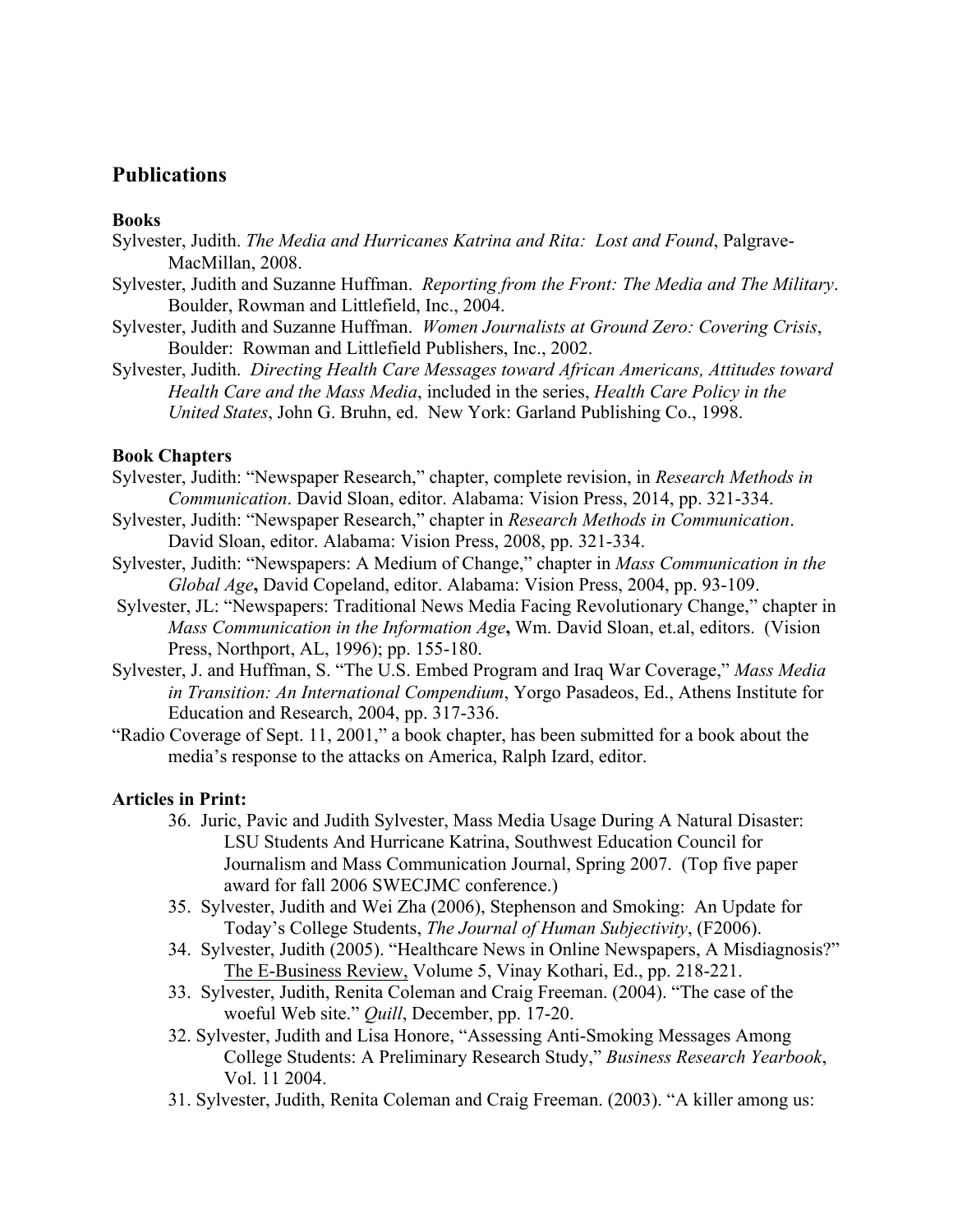When media competition, community fear, and law enforcement collide." *Quill*, November, pp. 9-13

- 30. Freeman, C., Coleman, R. & Sylvester, J. (2003). "Avoiding public panic." *Quill*, April. pp. 21-24
- 29. Coleman, Renita, Craig Freeman and Judith Sylvester. (2002). "Is Family a Conflict?" *Quill*, July/August.
- 28. Sylvester, Judith and Suzanne Huffman. "CNN," Newspaper Research Journal (Special Issue -- Reflections on an American Tragedy: Media Studies of September 11, 2001), Vol. 24 No. 1, Winter 2003, pp. 22-30.
- 27. Sylvester, Judith. "College Students' Attitudes toward Tobacco Use." *Business Research Yearbook*, Vol. 10 2003, pp. 401-405.
- 26. Wu, H. Denis, Judith Sylvester and John Maxwell Hamilton, "Newspaper Provides Balance in Palestinian/Israeli Reports," *Newspaper Research Journal*, Vol. 23, No. 2-3, Spring/Summer, 2002.
- 25. Sylvester, Judith. *The Boundaries of Blackness: AIDS and the Breakdown of Black Politics*, a book review in the *Journal of Health Politics, Policy and Law*, Vol. 27, No. 1. February 2002, pp. 144-147.
- 24. Freeman, Craig, Judith Sylvester and Renita Coleman. "A Balancing Act," Q*uill*, April 2002, pp. 29-32.
- 23. Sylvester, Judith, Craig Freeman, Renita Coleman and Ryan Goudelocke. "The survey says…," Quill, January/February 2002, p. 13.
- 22. Freeman, Craig, Judith Sylvester and Renita Coleman. "Sensitivity on Deadline," *Quill*, January/February 2002, pp. 9-13.
- 21. Daniels, LeAnne and Judith Sylvester. "A Case Study: The News Held Hostage," *Quill*, September 2001, pp. 61-64.
- 20. Sylvester, Judith, LeAnne Daniels and Andy Bechtel. "A Case Study: Community connections," *Quill*, April 2001, pp. 29-32.
- 19. Bechtel, Andy, LeAnne Daniels and Judith Sylvester. "A Case Study: A Tangled Web," *Quill*, July 2000, pp. 9-14.
- 18. Bechtel, Andy, LeAnne Daniels and Judith Sylvester. "A Case Study: Service or stealing?," *Quill*, December 2000, pp. 13-17.
- 17. Sylvester, Judith, LeAnne Daniels and Andy Bechtel. "Covering the Clinton-Lewinsky Story: Newsroom Decision-Makers Tell All," *Southwestern Mass Communication Journal*, Vol. 15, No. 1, 1999, pp. 47-58.
- 16. Daniels, LeAnne, Andy Bechtel and Judith Sylvester. "A Case Study: Death goes live," *Quill*. May 1999.
- 15. Sylvester, Judith. "Q Methodology and Social Marketing in Health Care: Targeting African American Attitudes." *Business Research Yearbook*, Vol. 6 1999, pp. 253- 257.
- 14. Sylvester, Judith, LeAnne Daniels and Andy Bechtel. "Tough times in newsrooms," *Quill*, December 1998, pp. 10-16.
- 13. Mayo, Charles M., LeAnne Daniels and Judith Sylvester. "A Case Study: Making the Tough Decisions." *Quill*, January/February 1997, pp. 28-34.
- 12. Mayo, Charles M. Judith Sylvester and LeAnne Daniels. "A Case Study: To Print- or Not." *Quill*, May 1997, pp. 40-46.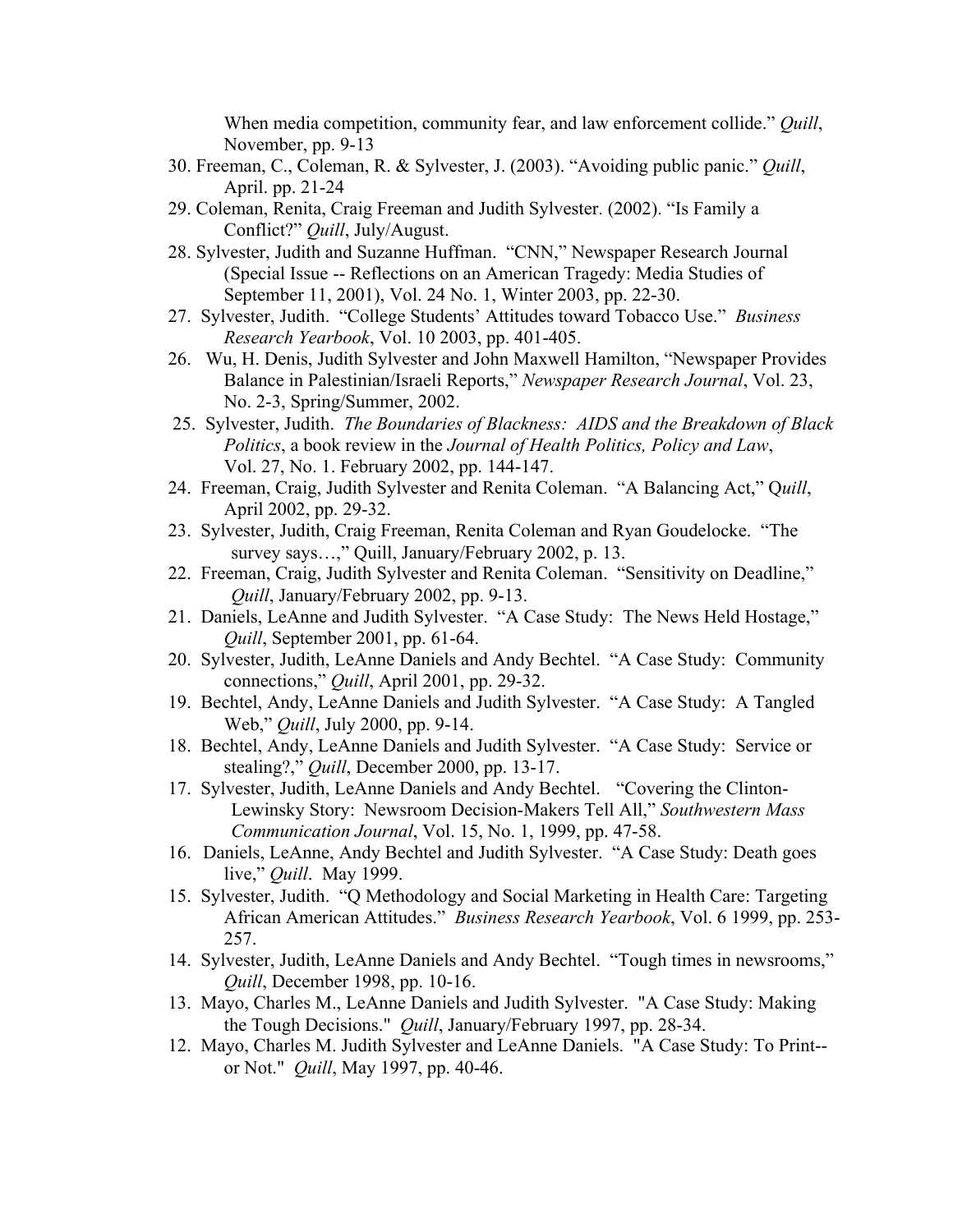- 11. Mayo, Charles M. LeAnne Daniels and Judith Sylvester. "A Case Study: The Cyber Question." *Quill*, October 1997, pp. 25-29.
- 10. Daniels, LeAnne, Charles Mayo and Judith Sylvester. "A Case Study: The Diversity Dilemma." *Quill*, May 1998, pp. 39-44.
- 9. Sylvester, JL: "Racial Attitudes Toward the O.J. Simpson Verdict in the South: A Q-Methodology Study," *Operant Subjectivity*, Spring, 1997.
- 8. Sylvester, Judith. "Media Research Bureau Black Newspaper Readership Report," *Milestones in Black Newspaper Research*, Fred H. Black and Gail Baker Woods, eds. National Newspaper Publishers Assoc., Washington, D.C., 1995.
- 7. Sylvester, JL: *Clips,* Newsletter of the Louisiana Scholastic Press Association, writer and editor, 1994-1996.
- 6. Vaughn, Susan L.; Frank, Robert G.; Leach, Laurie R.; O'Neal, Grant and Sylvester, JL: The Public Perception of Head Injury In Missouri, *Brain Injury* magazine, Spring 1994.
- 5. Dubbert, Marsha; Sharp, Gordon C.; Kay, Donald R.; Sylvester, JL; Brownson, Ross: Implications of a Statewide Survey of Arthritis in Missouri, Missouri Medicine, 1990.
- 4. Sylvester, JL and Heins AE: Correlations Between Likely Voters and Newspaper Subscribers, Missouri Press Association News magazine, 1988.
- 3. Sylvester, JL: Missouri Market Data, Missouri Press Association, 1984.
- 2. Heins AE and Sylvester JL: Coping with Shifting Markets, Ideas Magazine, 1984.
- 1. Sylvester, JL: Survey Research for Newspapers, Missouri Press Association News magazine, 1984.

# **Conference and Group Presentations**

- 36. tapBlue research strategy presentation for the University of Missouri School of Journalism Reynolds Journalism Institute, Columbia, MO, June 8-10, 2014.
- 35. Tobacco Use Panel, LAPHERD annual conference, Baton Rouge, LA, Oct. 28, 2011.
- 34. "Public Attitudes Toward Health Care Reform," Southern Political Science Association, New Orleans, LA, Jan. 8, 2010.
- 33. Public Attitudes Toward Health Care Reform: The Connection Between Stephenson's Operant Subjectivity & Newton's Fifth Rule and Health Care Reform Research, International Society for the Scientific Study of Subjectivity, Akron, OH, Oct. 7, 2010.
- 32. "The President, Congress, The Media and Health-Care Reform," Southern Political Science Association Conference, Atlanta, GA, Jan. 7, 2010.
- 31. "Reporting from the Front: Writing a Book about the Embed Program," The Baton Rouge Country Club Study Club, April 16, 2010.
- 30. "You're Going to Miss Us When We're Gone: The Demise of the Newspaper Industry," Southwest Education Council for Journalism and Mass Communication, Arlington, TX, Nov. 6, 2009.
- 29. "Emailing Racism: Person-to-Person Attempts to Destroy the Obama Presidential Campaign," Southern Political Science Association Conference, New Orleans, Jan. 9, 2009.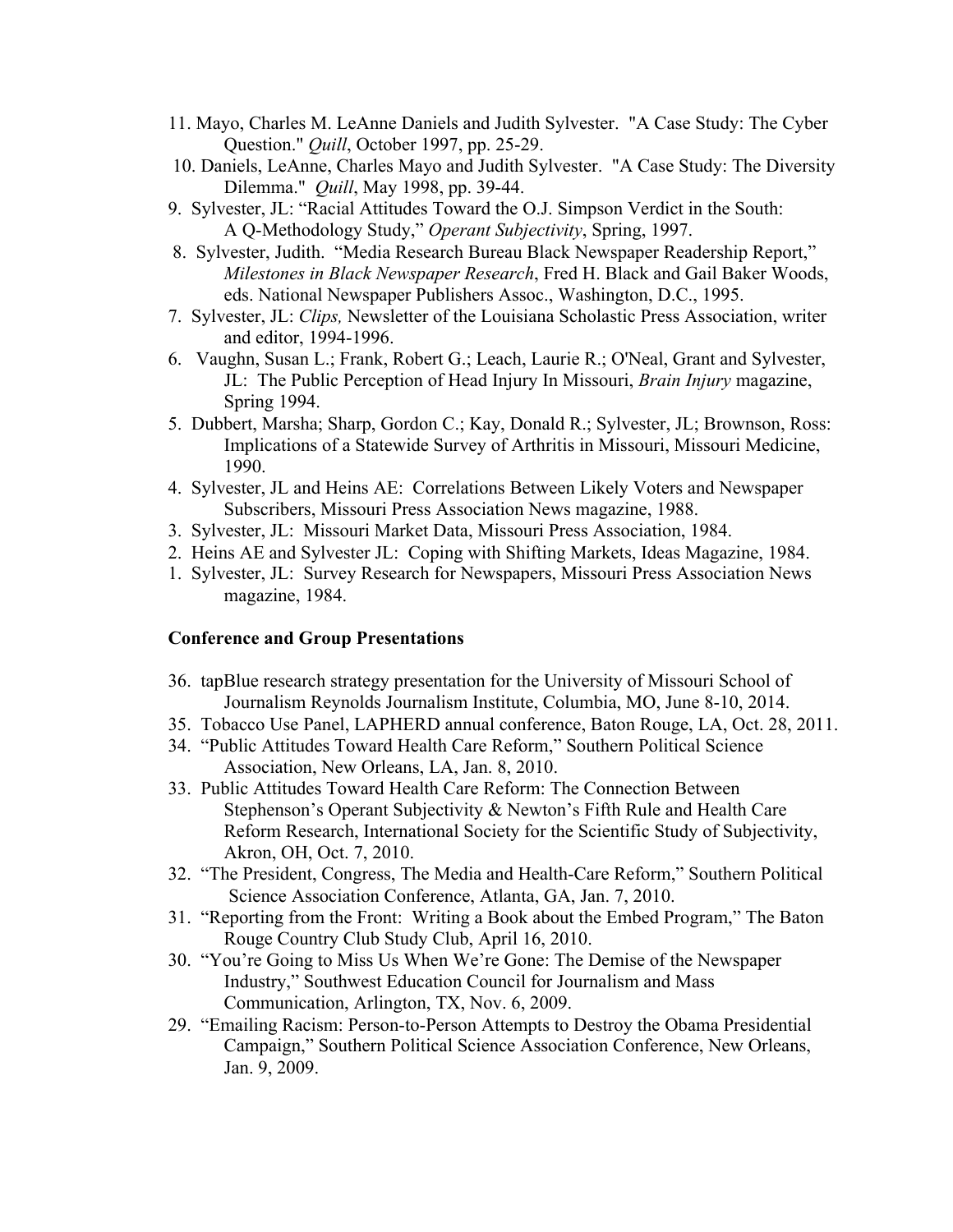- 28. "Catastrophe and Law Change: The Impact on Smoking Rates on Two Louisiana College Campuses," Hawaii International Conference on Social Sciences, Honolulu, HI, June, 2007.
- 27. "Women Journalists in Danger," panel at AEJMC, San Francisco, August, 2006.
- 26. "The Iraq War Coverage and the Embed Program," Lagniappe Studies, Baton Rouge, February 2006.
- 25. "The Iraq War Coverage and the Embed Program," Athens Institute Communications Conference, Athens, Greece, May 2004.
- 24. "Healthcare News in Online Newspapers: A Misdiagnosis?" Judith Sylvester and Cleo Allen at the Southwest Symposium Southwest Education Council for Journalism and Mass Communication, Salt Lake City, Utah November 6, 2003.
- 23. "College Students' Attitudes Toward Tobacco Use," Judith Sylvester at the International Association of Business Disciplines International Convention, Orlando, FL, April 3-6, 2003.
- 22. "Updating William Stephenson's Smoking Study," Judith Sylvester at the Society for the Scientific Study of Subjectivity Annual Conference, Durham, England, Sept. 18- 22, 2002.
- 21. "College Students Attitudes toward Sept. 11," Judith Sylvester at the Society for the Scientific Study of Subjectivity Annual Conference, Durham, England, Sept. 18- 22, 2002.
- 20. "Smoking Words: An Investigation of Anti-Smoking Messages Targeted Toward College Students," Judith Sylvester, Betty Briggs, and Joshua Ogada, Hawaii International Conference on Social Sciences, Honolulu, HI, June 11-15, 2002.
- 19. "Sylvester, Judith, Betty Briggs, Joshua Ogada. "Smoking Words: Investigating Why College Students Smoke and Why They Don't Quit," presented at the Nineteenth Annual Intercultural Communication Conference, University of Miami School of Communication, Coral Gables, FL, Feb. 21-23, 2002.
- 18. "Covering the Clinton-Lewinsky Story: Newsroom Decision-Makers Tell All," The AEJMC Southeast Colloquium (Newspaper Division), Lexington, KY, March1999.
- 17. "Using Q Methodology to Segment Audiences," National Field Directors and Technology Directors Annual Conference, St. Louis, MO, May 1998.
- 16. "Traditionalists vs. Reconnectors: Is Civic Journalism the Dividing Factor?"' at the AEJMC Southeast Colloquium (Newspaper Division), New Orleans, LA, March 1998.
- 15. An Inventory of Students' Personal Computer Use," The Southwest Symposium of the Southwest Education Council, Dallas, TX, Nov. 1997.
- 14. "Civic Journalism: Fad or New Paradigm," (Poster) The AEJMC Southeast Colloquium (Newspaper Division), New Orleans, LA. March 1998.
- 13. "Media Leaders Speak Out on the Marv Albert Trial," The First Super Bowl Congress, San Diego, CA, January 1998.
- 12. "Student Press Laws: Should Louisiana Have One?" The Scholastic Journalism Division of the Association for Education in Journalism and Mass Communication Mid-winter meeting, 1997.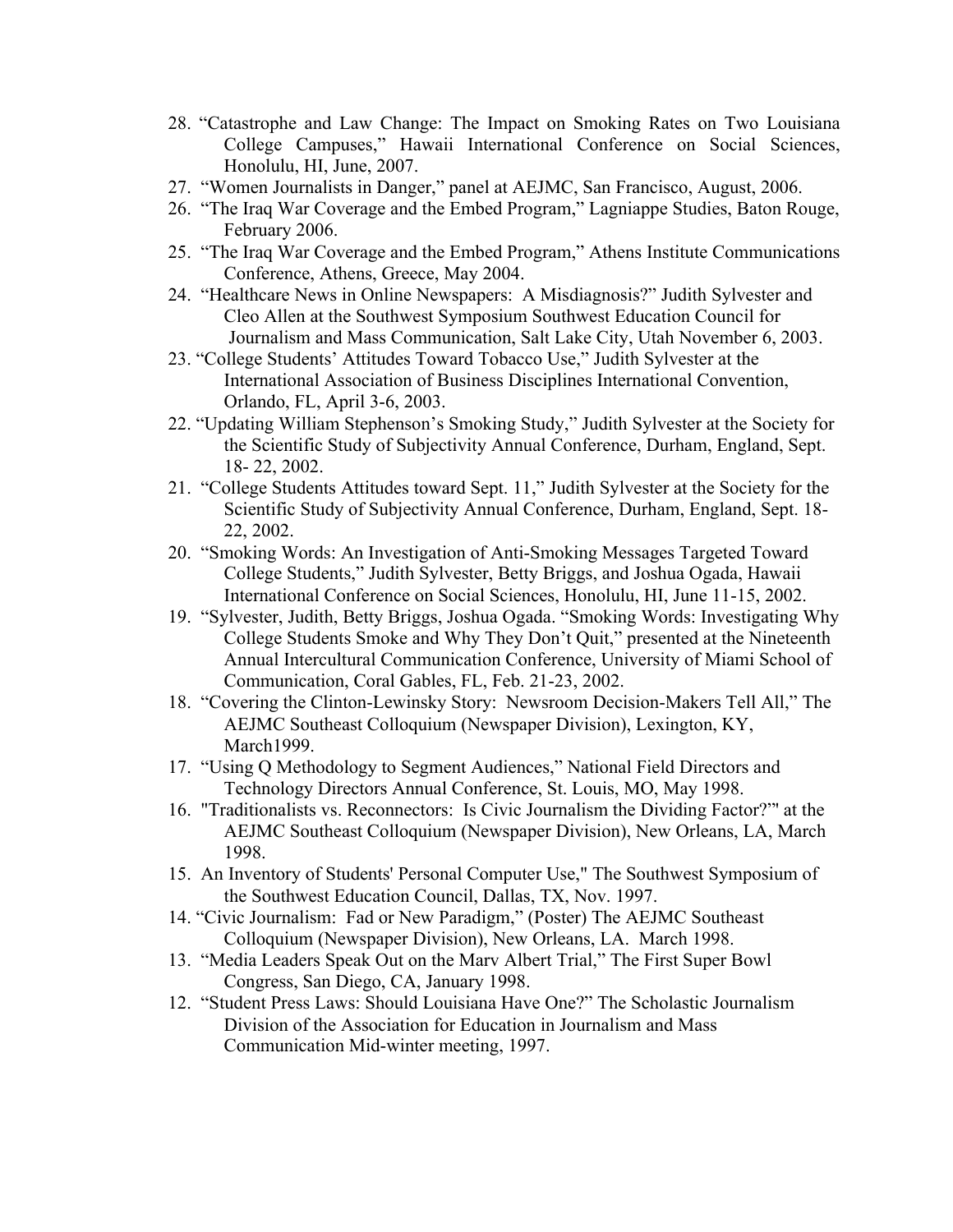- 11. "African-American Media Habits and Interest in Healthcare Articles," The Southwest Education Council for Journalism and Mass Communication Symposium, 1996.
- 10. "Racial Attitudes Toward the O.J. Simpson Verdict in the South: A Q-Methodology Study," Society for the Scientific Study of Subjectivity Annual Conference, Columbia, MO, October 1996.
- 9. "Civic Journalism," Louisiana Press Women Annual Conference, Baton Rouge, LA, 1996.
- 8. "Why Your Company Needs to be on the World Wide Web," National Mining Association Convention, New Orleans, LA, (with Dr. Matt Reavy) 1995.
- 7. "Surfing the Internet," Louisiana Press Women Annual Conference, Baton Rouge, LA, 1995.
- 6. "Directing Health Messages Toward African-Americans: Attitudes Toward Healthcare and the Mass Media," Q-Methodology Conference, Chicago, IL, 1995.
- 5. "Elements of Social Marketing," LSU Extension Directors, Baton Rouge, 1995. "Market Research," Professional Engineering Society, St. Cloud, MN, 1993.
- 4. "National Study of African-American Newspaper Readership," the National Newspaper Publishers Association, Los Angeles, 1993.
- 3. Four Types of Newspaper Readers, AEJMC paper and presentation (with George Kennedy and Richard Ganahl), Montreal, 1993 .
- 2. "Readership Surveys for you Publications," Minnesota chapter of the Public Relations Society of America, Minneapolis, MN, 1992.
- 1. "The Public's Reaction to Iben Browning's Missouri Earthquake Prediction," paper and presentation at University of Southern Illinois-Edwardsville Earthquake Conference, May 1991.

# **Awards:**

- *Women Journalists at Ground Zero: Covering Crisis* was selected in 2010 to be placed in the USS New York battleship library so that young sailors could gain knowledge about the 9/11 attack on the Twin Towers. The USS New York is made of materials salvaged from the Twin Towers and was built in the New Orleans ship yard.
- National Federation of Press Women First Place in Research Award for The Media and Hurricanes Katrina and Rita Lost and Found, 2009.
- LSU Rainmaker Award, top 100 LSU researchers and creative faculty, 2008.
- G. Lee Griffin Distinguished Professor, *A Presidential Campaign Like No Other* book, 2008-2009.
- Joe D. Smith/Hibernia Professor, Lost and Found: The Media and Hurricanes Katrina and Rita book, 2006-2007.
- National Federation of Press Women First Place in Research Award for *Reporting From the Front: The Media and The Military*, 2004.
- National Federation of Press Women First Place in Research Award for *Women Journalists at Ground Zero: Covering Crisis*, 2002.
- Huie Dellmon Professor for the Media Leaders Forum, 1998-1999.